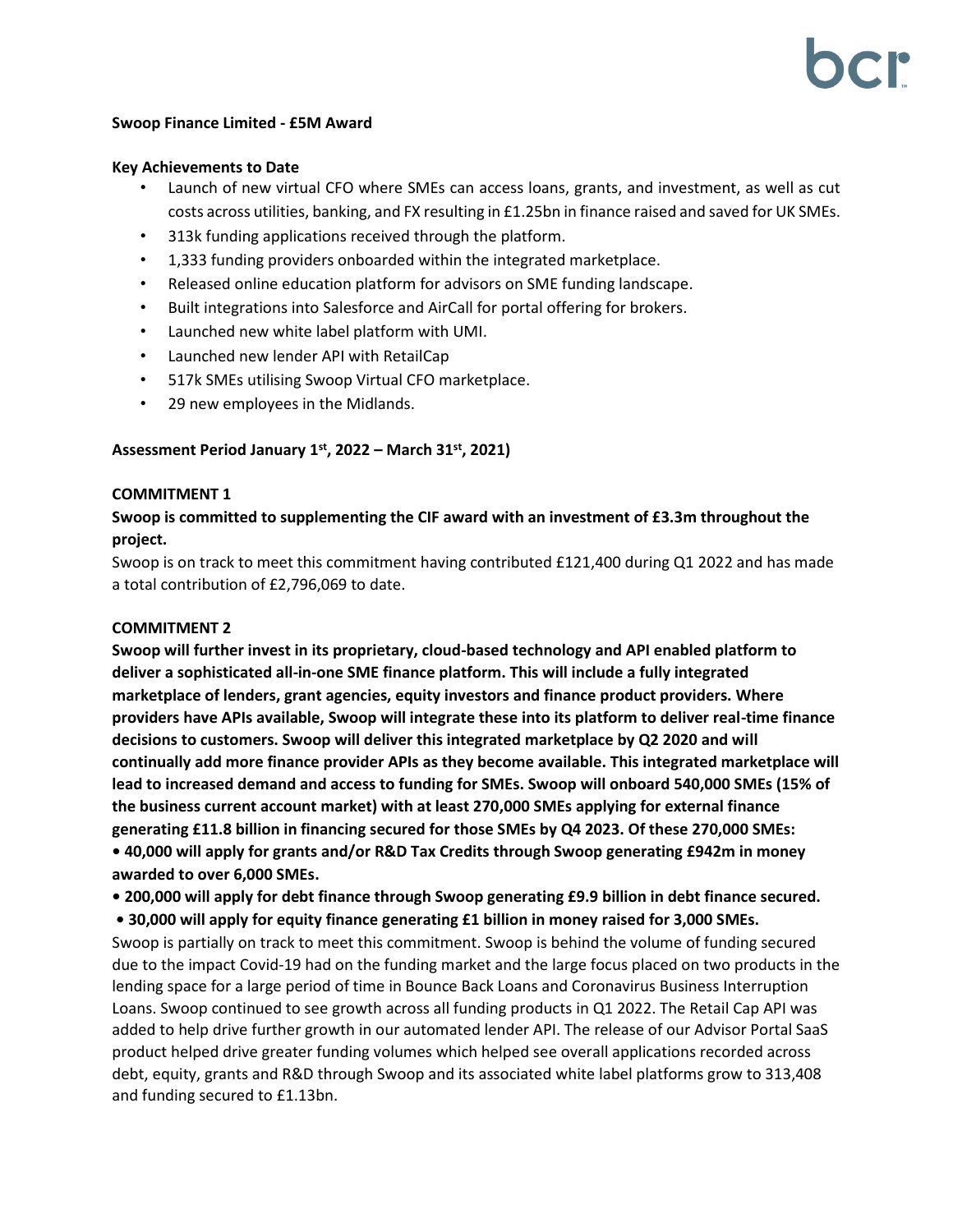While Swoop is now, in line with recent market changes, seeing demand for its equity and debt finance products increasing, it has submitted a revised business case due to the fact that it will take it more time to reverse the impact that COVID-19 and the resultant govt lending schemes has had on the market for Swoop solutions the varied market conditions brought on by Covid-19 over the last two years and has put forward a revised set of targets and timelines in relation to this commitment.

# **COMMITMENT 3**

**Swoop will enhance its award-winning comparison and business intelligence tools to deliver AI based advisory features. Examples include monitoring spending habits and identifying the best providers based on usage; notifying customers when they can refinance to more favourable lending terms; automated reading of loan documentation; and real time monitoring of business performance against covenants. Expert help will be available whenever a customer needs support including virtual assistance, expert help on demand via video chat, and instant scheduling for an appointment with a specialist. Swoop will deliver these intelligent tools with the first feature release in Q2 2020.** Swoop has met this commitment but continues to add new products and functionality to help users better understand their data and access more savings opportunities through the platform. Swoop is starting to work on V2 of the Credit Passport API in order to offer SMEs and funders better credit insights.

# **COMMITMENT 4**

**Swoop will build digital features that are beautifully designed, and secure to use. SME customers will be able to move effortlessly between finance products and accounts to manage their finances on the go. Swoop understands that many SMEs wish to manage their finances through mobile applications as well as online, so to support this, it will launch its mobile applications in H1 2020.**

Swoop has met this commitment but continues to improve its overall product experience for users. In Q1 2022, Swoop changed its onboarding journeys and released a new flow for property finance. All of which were optimised for mobile experience with mobile users now accounting for 57% of overall site traffic. It was another strong quarter for customer acquisition referrals with good increases across all users, registrations, referrals and organic search. The entire SME customer on-boarding journey, matching and application system was white labelled which means that any partner can now have a version of the technology to help add access to finance as part of their offering.

## **COMMITMENT 5**

# **Swoop will continue to work with all UK banks and CASS to deliver an end-to-end automated process for business current account opening to remove the hassle from BCA switching.**

Swoop has met this commitment and would like to ensure that it has more end-to-end banking journeys to offer its SME customers. No new business banks were onboarded during Q1 2022. Swoop has onboarded a total of 16 business banks to date.

## **COMMITMENT 6**

**Swoop commits to helping UK SMEs save over £4bn FX charges – mainly on market spread charged by banks. Swoop will end this practice by analysing the bespoke cost to SMEs of making international payments with their banks. We will compare bank rates received with independent provider rates in real time via API integration and identify the best value option for our customers. SMEs will be able to**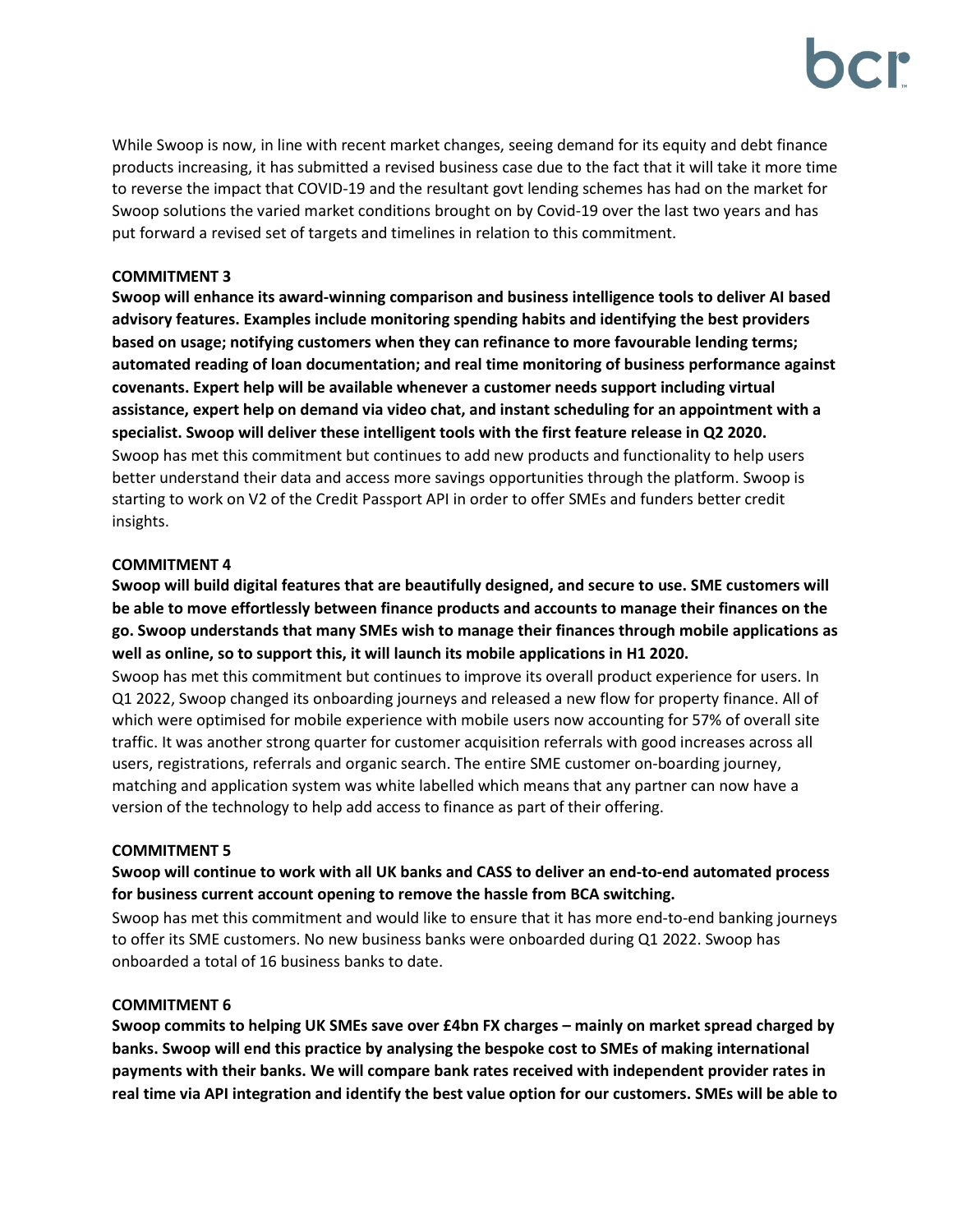**open and manage an independent FX account within Swoop and will be able to take advantage of currency trend notifications. Swoop will assist 270,000 SMEs to move their FX to an independent provider generating £1.62 billion in savings by Q4 2023.**

Swoop is behind track on the overall volume as set out in this commitment. Swoop has seen a slight pick-up in Q1 2022 and is actively looking to deepen the FX offering to help drive engagement amongst its userbase. To date, Swoop has assisted 15,784 SMEs with their FX generating £26.6m in savings. Swoop has submitted a revised business case due to the varied market conditions brought on by Covid-19 over the last two years and has put forward a revised set of targets and timelines in relation to this commitment.

# **COMMITMENT 7**

**Swoop commits to helping SMEs reduce overdraft, unsecured loan rates, and bank fees by enabling SMEs to see the value of their account and easily switch away when rates are uncompetitive overcharges are estimated at £650m pa. Swoop's virtual CFO will be continuously scanning the market for better rates and service and will automate switching for individual or all financial products. • Swoop will assist 135,000 SMEs to either switch their business current account with an overdraft to a new provider, or replace with a better value invoice finance facility, generating £158m in savings.**

**• Swoop will assist 162,000 SMEs to open additional accounts to perform particular functions such as fast payments and deposits generating £243m in savings.**

- **216,000 SMEs will switch their utilities provider through Swoop generating £222m in savings.**
- **108,000 SMEs will move their business insurance provider through Swoop generating £47m in savings for those SMEs. These savings will be achieved across all categories by Q4 2023.**

Swoop is behind track on the overall volume as set out in this commitment. Covid-19 impacted the FX business quite substantially and energy price increases across the board have impacted expected saving scenarios for utilities. As a result, Swoop has submitted a revised business case due to the varied market conditions brought on by Covid-19 over the last two years and has put forward a revised set of targets and timelines in relation to this commitment.

Swoop launched its white label marketplace at the end of quarter and has lined up a number of partners to go live this quarter which should lead to an increase in savings volumes. To date Swoop has helped unlock £94.7m in savings across banking, overdrafts, FX, insurance and utilities across the platform and associated white label platforms.

## **COMMITMENT 8**

# **Swoop commits to reducing the funding disparity between London and the rest of the UK particularly for equity finance. Swoop will deliver access and SAAS workflows for customers to not only be matched to investors but to build quality investor documents.**

Swoop continues to meet this commitment. Swoop saw a 32% increase in automated documents created within the platform and broker portal platform across Q1 2022 with 11,550 documents automatically created to help with funding applications for debt, equity and grants.

## **COMMITMENT 9**

**Swoop will continue expanding the breadth and depth of its market network with funding and service providers. Swoop will onboard at least 90% of UK funding providers by H2 2020. This will include investors registered with the EIS Association and the BVCA as well as the regional and sectoral funds**